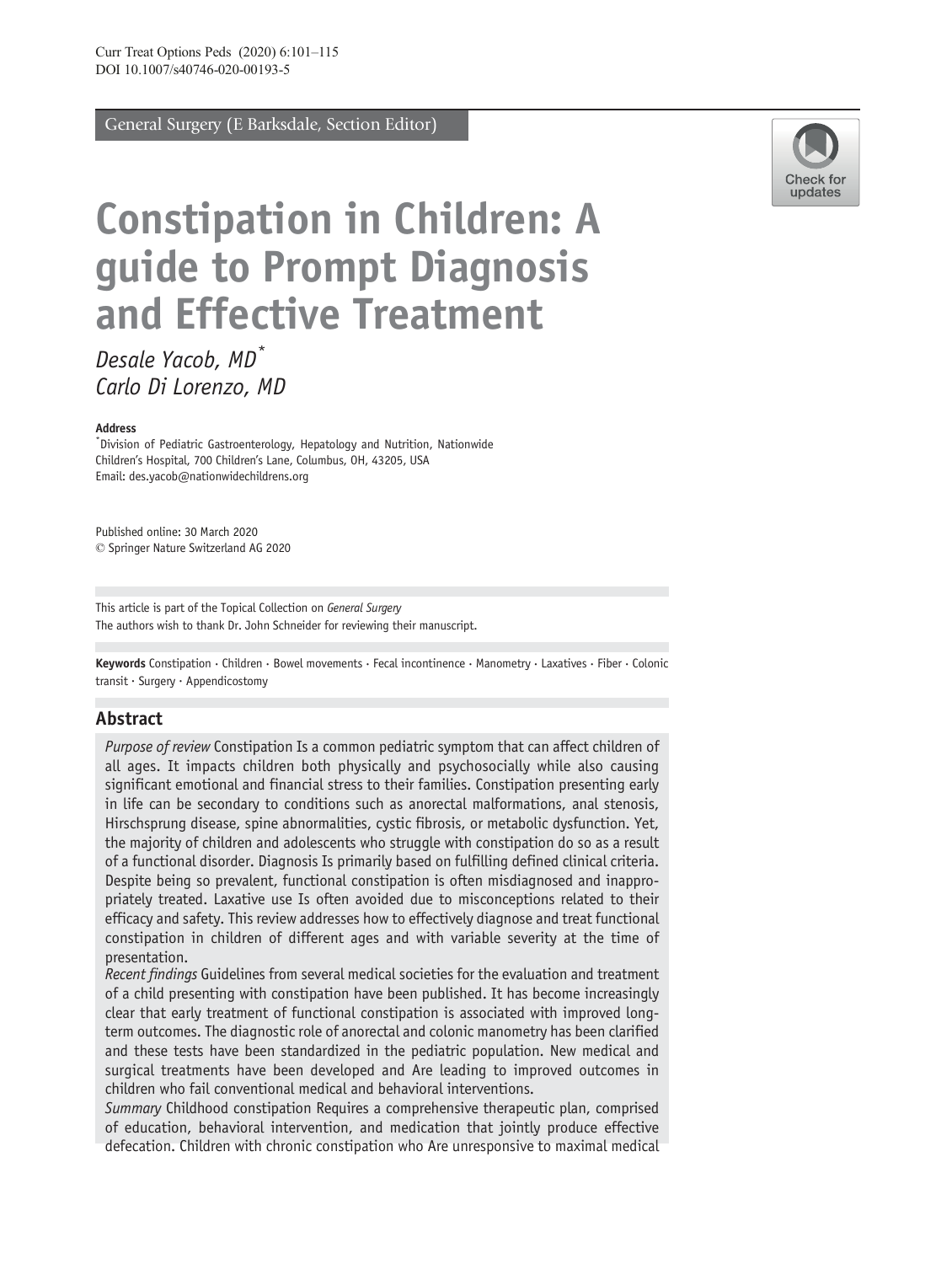treatment benefit from further evaluation with colonic transit studies, anorectal and colonic manometry, imaging studies of the spine, and defecography—especially if more invasive interventions such as anal sphincter botulinum toxin injection, appendicostomy, cecostomy, colonic resection, ileostomy, and sacral nerve stimulation are being considered. These children Are best evaluated in specialized centers that offer a multidisciplinary approach to both the physical and psychosocial components of chronic constipation treatment.

#### Introduction

Functional constipation Is a common problem in children. Its worldwide prevalence ranges from 0.7 to 29.6% [\[1\]](#page-11-0). It Is commonly encountered in both general pediatric and pediatric gastroenterology clinics and accounts for 3–10% and up to 25% of visits in these settings, respectively [\[2\]](#page-11-0). Functional constipation in children Is characterized by infrequent defecation, excessive stool retention, painful bowel movements, large stool caliber, and fecal incontinence. Its etiology Varies but diet, behavioral, and psychosocial abnormalities as well as genetic factors can be contributing factors [[3](#page-11-0), [4\]](#page-12-0).

Normal bowel movement frequency varies with age in children and ranges from an average of 4 per day at birth to about 1 daily in those over 3 years of age [[5](#page-12-0)]. The pathophysiology of functional constipation Is related to a maladaptive response to an uncomfortable defecation. Its impact on the child's health and quality of life Is significant. The annual healthcare expenditure in the USA attributed to the care of children with constipation Is estimated to be \$3.9 billion [[6](#page-12-0)]. Despite these realities, the majority of children with constipation do not receive timely treatment [\[7\]](#page-12-0). The onset of functional constipation Is most commonly observed at three predictable developmental stages. First, when an infant transitions from exclusively formula or breast feeding to the introduction of solids. Second, when a child begins toilet training and third, at the start of school.

Constipation Is a symptom and as such it has a differential diagnosis. Other causes of disordered defecation need to be considered as the source. Signs, symptoms, and exam findings that suggest an organic etiology include constipation that starts extremely early in life, delayed passage of meconium (more than 48 h after birth), family history of Hirschsprung disease (HD), ribbon-like stools, failure to thrive, bilious vomiting, abnormal thyroid gland, severe abdominal distention, sacral dimple, gluteal cleft deviation, and tuft of hair on spine [\[8\]](#page-12-0).

Early onset of symptoms and delayed passage of meconium should raise suspicion for HD [[9](#page-12-0)]. Yet, reports indicate that up to 50% of patients with HD pass meconium within the first 48 h of life, underscoring the importance of keeping this diagnosis in the differential even when a child's history Is less classic [\[10](#page-12-0)].

The child's medical, surgical, developmental, and psychosocial history along with the concomitant use of medications should be obtained. Relevant family history includes presence of thyroid disease, cystic fibrosis, celiac disease, or HD. The child's developmental stage and the presence of psychosocial stressors Are other areas that should be explored. In any child with intractable constipation, it is essential to uncover a history of being bullied, physical or sexual abuse, or other events that can be significant contributors to the persistence of symptoms.

#### **Diagnosis**

The diagnosis of functional constipation Is criteria-based. According to Rome IV, it must include 2 or more of the following occurring once or more per week for a minimum duration of 1 month in a context where there has to be insufficient evidence to meet the criteria for a diagnosis of irritable bowel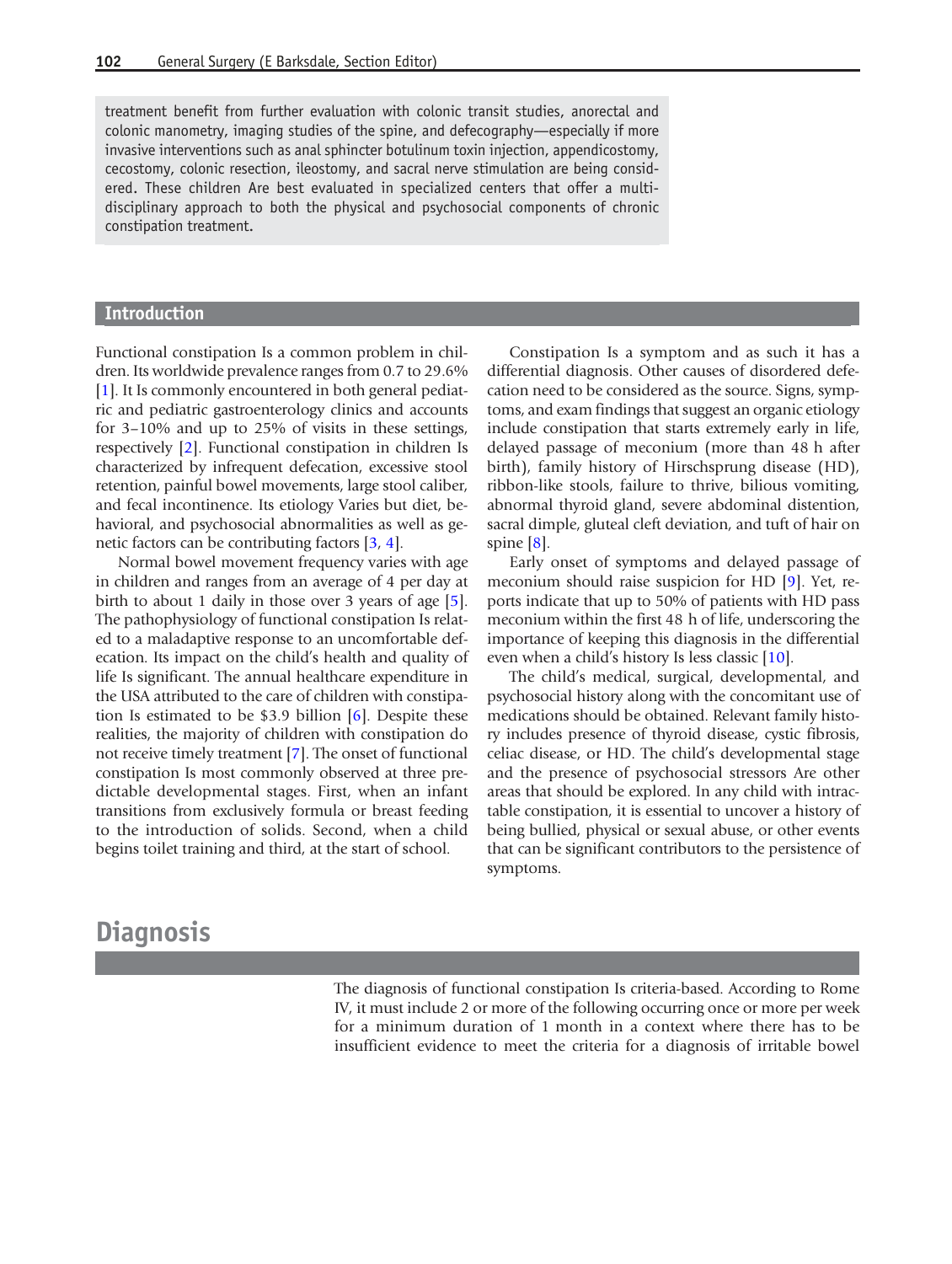syndrome. The symptoms cannot be fully explained by another medical con-dition after appropriate evaluation (sometimes that means no testing) [[11](#page-12-0)••].

- 1. Two or fewer defecations in the toilet per week in a child of a developmental age of at least 4 years
- 2. At least 1 episode of fecal incontinence per week
- 3. History of retentive posturing or excessive volitional stool retention
- 4. History of painful or hard bowel movements
- 5. Presence of large fecal mass in the rectum
- 6. History of large diameter stools that can obstruct the toilet

A prompt and correct diagnosis of functional constipation relies on a detailed history and a thorough physical examination. The history should include detailed information about the age and circumstances associated with the onset of constipation, defecation frequency, presence, or absence of soiling episodes, stool characteristics preferably done with the help of the Bristol stool chart, associated symptoms, psychosocial history, and medications already tried [[12](#page-12-0)•]. The caregiver's observation of the child's posture and behavior around stooling is of paramount importance and should be shared with the provider. Children who experience unpleasant and painful stool evacuation often develop stool-withholding behaviors that further perpetuate the problem. Parental misinterpretation of a child's behavior and various postures as an effort to defecate rather than withhold is common. It is the provider's responsibility to inquire about these rituals that Are typical of withholding behavior.

#### Abdominal radiograph

Abdominal radiography is widely used in the evaluation of a patient presenting with abdominal pain and/or difficult defecation. A few studies have investigated the value of scoring fecal loading on abdominal x-ray in diagnosing constipation. The sensitivity ranged from 70 to 80% and the specificity ranged from 43 to 90%. The reliability of abdominal radiography in making a diagnosis of constipation is therefore poor [[13](#page-12-0)–[17\]](#page-12-0). There are specific circumstances that may justify using an abdominal radiograph in the evaluation of a child with possible constipation. One scenario when patient's chief complaint is incongruent with the history (i.e., reports diarrhea yet the clinical history is more indicative of constipation with overflow incontinence). Another situation when radiographs Are beneficial is when a digital rectal exam cannot be performed (patient refusal or history of sexual abuse) to confirm presence of rectal fecal impaction. In this case, a radiograph may be used to demonstrate the presence of a rectal fecal mass. Finally, films Are useful when determining the need for or planning a clean-out in a child resistant to a rectal examination, as the film can be used to demonstrate the extent of the fecal load, and success of the intervention.

#### Colonic transit studies

Colonic transit studies are one form of diagnostic technique utilized to understand the nature of a patient's constipation. Reports indicate that the transit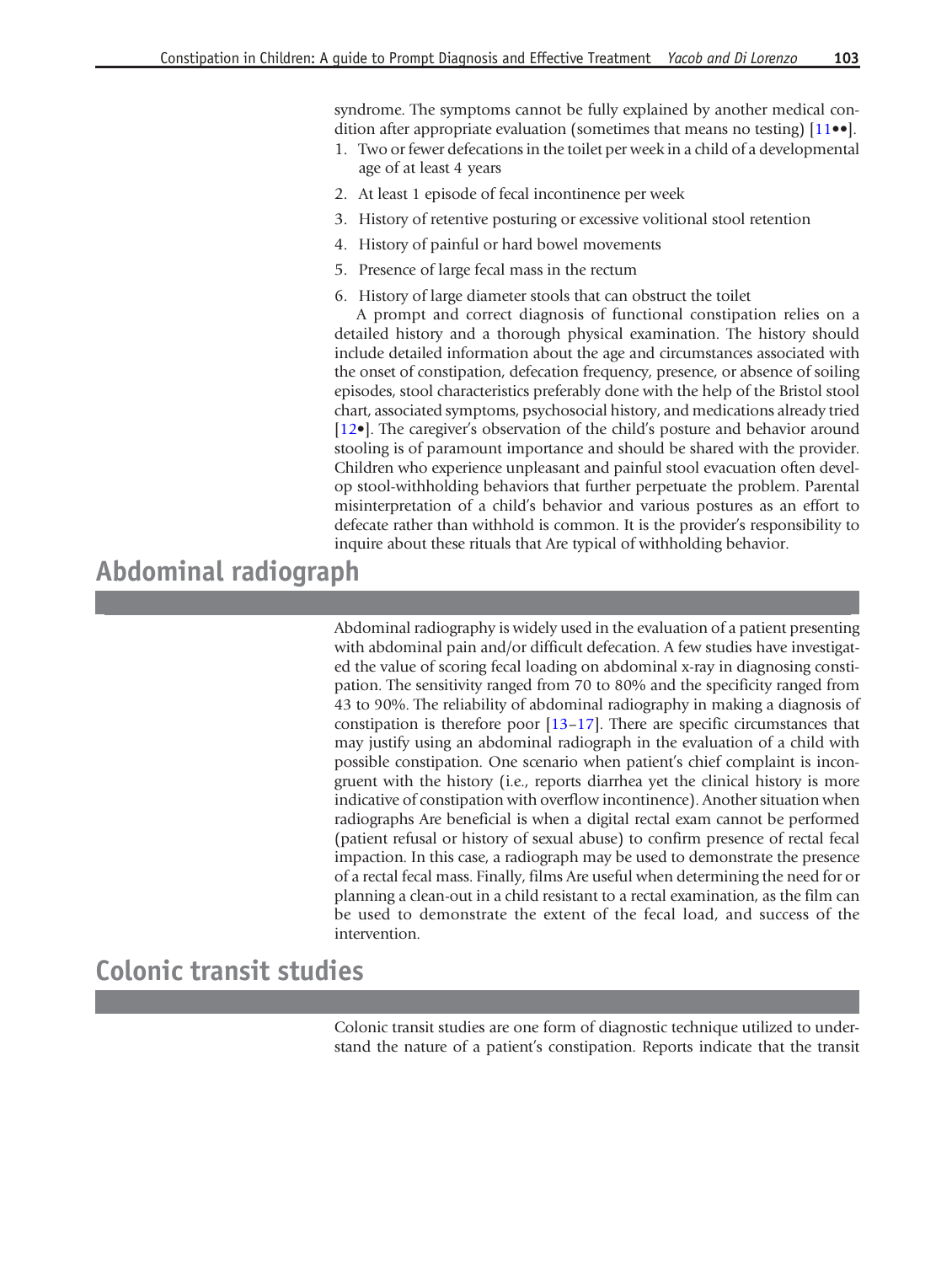time from the pylorus to the ileocolonic junction can take 2 to 4 h for ingested food [\[18](#page-12-0)]. Normal colonic transit is much slower than that of small bowel transit at 12–72 h [\[18](#page-12-0)]. Motility along the entire GI tract can be evaluated using either ingested sitz markers or radio nuclear transit scintigraphy. The sitz marker transit study relies on radio-opaque plastic rings that Are ingested orally and viewed on serial radiography. There Are different protocols of performing this transit study. Our center utilizes a protocol that involves the child ingesting a capsule of 24 markers on days 1, 2, and 3 with an abdominal x-ray on day 4 and, if necessary, on day 7 [\[19\]](#page-12-0).

Radio nuclear transit scintigraphy may also be used for evaluation of children with chronic constipation. It is helpful in the identification of normal transit, pancolonic slow transit and fecal retention from a distal colonic or outlet obstruction. The patient is asked to stop all laxatives for 5 days and fast for 4 h prior to this study. A methacrylate-coated capsule containing indium-111 is then orally administered. Images Are taken at 4, 24, and 48 h, and geometric centers Are calculated. The resultant images Are analyzed with colonic transit estimated by both visual interpretation and identification of the geometric center (representing the median of radioactivity). This test is not widely available. Other limitations of this modality include lack of normative data, expense, and the size of the capsule which makes it impossible for young children to swallow it [[20](#page-12-0)].

#### Anorectal manometry

Anorectal manometry, especially when performed without sedation, can be very informative. It is a test that is commonly performed in children with a history of chronic constipation. It assesses anal sphincter function, rectal sensation, anorectal reflexes, and pelvic floor function. The test is performed using a flexible catheter that has multiple sensors and a balloon at the tip. Setting appropriate expectations and addressing the patient's concerns or anxiety about the procedure is essential. The exam is typically performed with the patient on their left side [\[21\]](#page-12-0). The goal of placement is to have the catheter tip and attached balloon resting in the rectal vault with the high-pressure zone of the anal canal clearly identified by the pressure sensors.

The study commences by checking the resting pressure of the anal sphincter followed by having the patient squeeze as hard and as long as possible to record the maximum pressure attained and the duration of time that it can be sustained [\[22\]](#page-12-0). The next task is to perform balloon inflation with air and determine the presence or absence of the recto-anal inhibitory reflex (RAIR). The balloon volume is incrementally increased until a RAIR is demonstrated repeatedly or failure to do so is determined. Finally, the patient is asked to simulate defecation and push out an inflated balloon from the rectum in children mature enough to cooperate with this portion of the test.

The information gathered from this evaluation is interpreted in the context of the patient's clinical presentation. Hypertensive sphincter, sphincter weakness, non-relaxing anal sphincter, dilated rectum, hypo- or hyper-sensitive rectum, and dyssynergic defecation Are some diagnoses that manometric examination can identify. Further understanding of anorectal function during evacuation can be obtained from a fluoroscopic defecography. This test can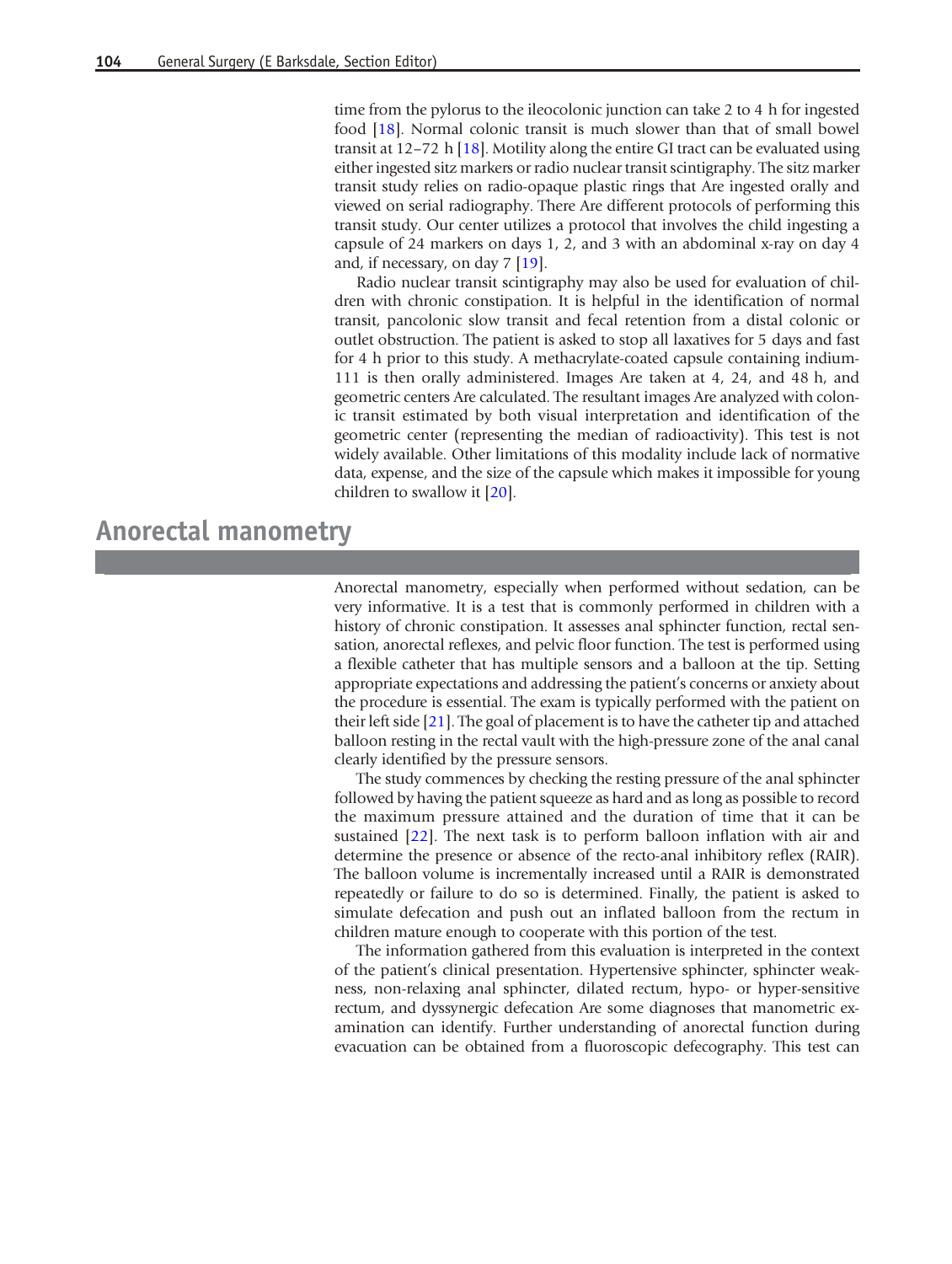assist in diagnosing pelvic floor dyssynergia (PFD) and may show structural abnormalities leading to specific therapeutic interventions [[23\]](#page-12-0).

#### Colonic manometry

Colonic manometry is used to assess colonic motor function (or motility). It is performed with specially designed catheters that are placed and left in the colon for the duration of the study. Some of the indications for colonic manometry include:

- 1. Determine if severe constipation that is unresponsive to adequate medical therapy is due to intrinsic colonic dysmotility or has functional etiology.
- 2. Act as a guide to plan surgical interventions—including creation of diverting stoma, segmental colonic resection or formation of a conduit for administration of antegrade continence enemas.
- 3. Evaluate a diverted colon before possible takedown of an ostomy [\[24](#page-12-0)••, [25\]](#page-12-0).

Water perfused and solid-state catheters Are the most commonly used colonic manometry catheters. The high-resolution solid state catheter has greater number of pressure sensors that Are spaced much closer to each other compared to the water perfused catheters, which enables a more precise mapping of the colonic function. The catheter is placed under anesthesia with the aid of either colonoscopy or fluoroscopy. Once the patient has fully recovered from anesthesia, the study commences based on the center's protocol (can be same or following day). Fasting and post-prandial colonic motility activity is continuously recorded [\[26](#page-12-0)]. Normal colonic response to ingestion of a meal (the "gastro-colonic reflex") occurs when there is an increase in motility after ingestion of a meal in excess of 600 Kcal [\[26\]](#page-12-0). This postprandial response is often impaired in children with intractable functional constipation [[27](#page-12-0)•].

The last part of a colonic manometry is a provocative test with administration of a stimulant medication, such as bisacodyl or glycerin. The stimulant is administered directly into the colon via the central lumen of the catheter [\[26](#page-12-0)]. The expected colonic response to the stimulant is generation of high amplitude propagating contractions (HAPC), a distinct pattern of motor contractions associated with antegrade movement of colonic contents. Absence of HAPCs or lack of full propagation to the recto-sigmoid junction of these contractions despite these provocative measures is indicative of abnormal motility. Other types of colonic contractions deemed to be less effective in antegrade movement of stool include low amplitude propagating contractions (LAPC) and contractions that propagate for short distances or in a retrograde direction. Ideally, a trained observer should be with the patient in the room during the entire test to document everything that happens, including the child's behavioral responses as well as the parental interactions with the child and medical providers. This information is clinically relevant and essential in interpreting the manometric tracing.

# **Treatment**

The core components of therapy Are education, behavioral modifications, and timely, regular use of oral and rectal laxatives. Treatment is a team effort with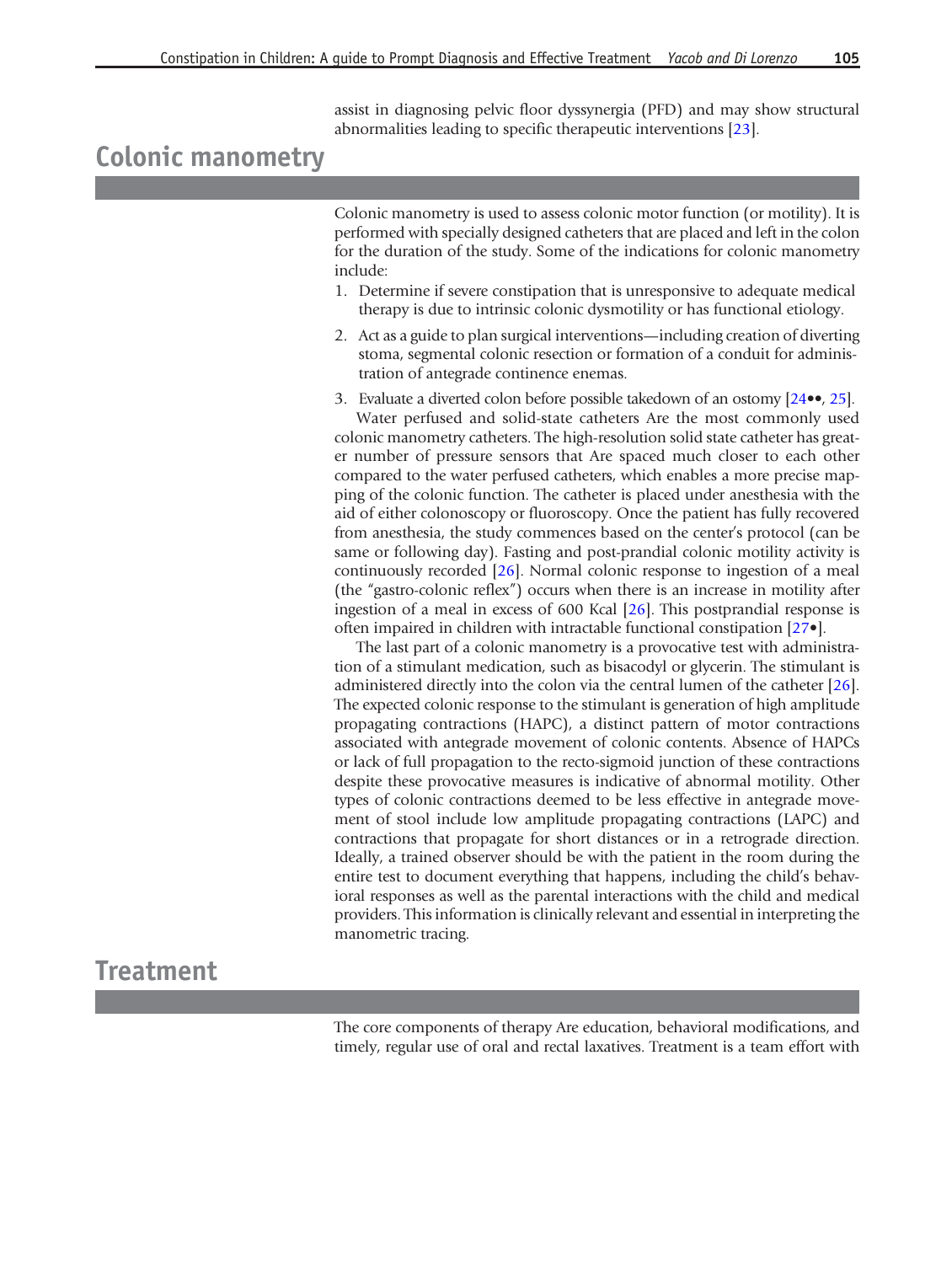defined roles for the clinician, the patient, and the family (Fig. 1). Once a clinical diagnosis of functional constipation is established, the clinician's most important task is to educate patient and caregivers about the condition. A discussion about the role of limited testing is important and contributes to the therapeutic plan. If a caregiver is expecting an extensive workup, failure to discuss why testing is usually unnecessary will adversely impact the effectiveness of the treatment due to misunderstanding and noncompliance. The in-person discussion ought to be augmented with written information about the diagnosis and its treatment. This discussion should focus on the chronic nature of pediatric functional constipation, the need for long-term therapy, and the importance of tailoring the treatment to achieve the desired effect. It has been reported that only 50% of children treated and followed (for up to 1 year) at a tertiary care center recovered to the point that they were taken off laxatives [[28](#page-12-0), [29](#page-13-0)]. These data should inform the discussion and justify the long-term nature of the treatment.

A child or an adolescent who presents with constipation complicated by fecal impaction and fecal incontinence should first undergo a clean out followed by initiation of daily medications. Our preferred clean out plan in a patient with fecal impaction consists of using rectal enemas or suppositories followed by high-dose oral laxatives. Some patients will be resistant to this approach or develop complications from oral clean out (aspiration or abdominal compartment syndrome). Manual disimpaction performed under sedation is sometimes necessary to remove the rectal fecal impaction prior to starting an



Fig. 1. Relationship of the patient, caregiver, and medical provider roles in the management of constipation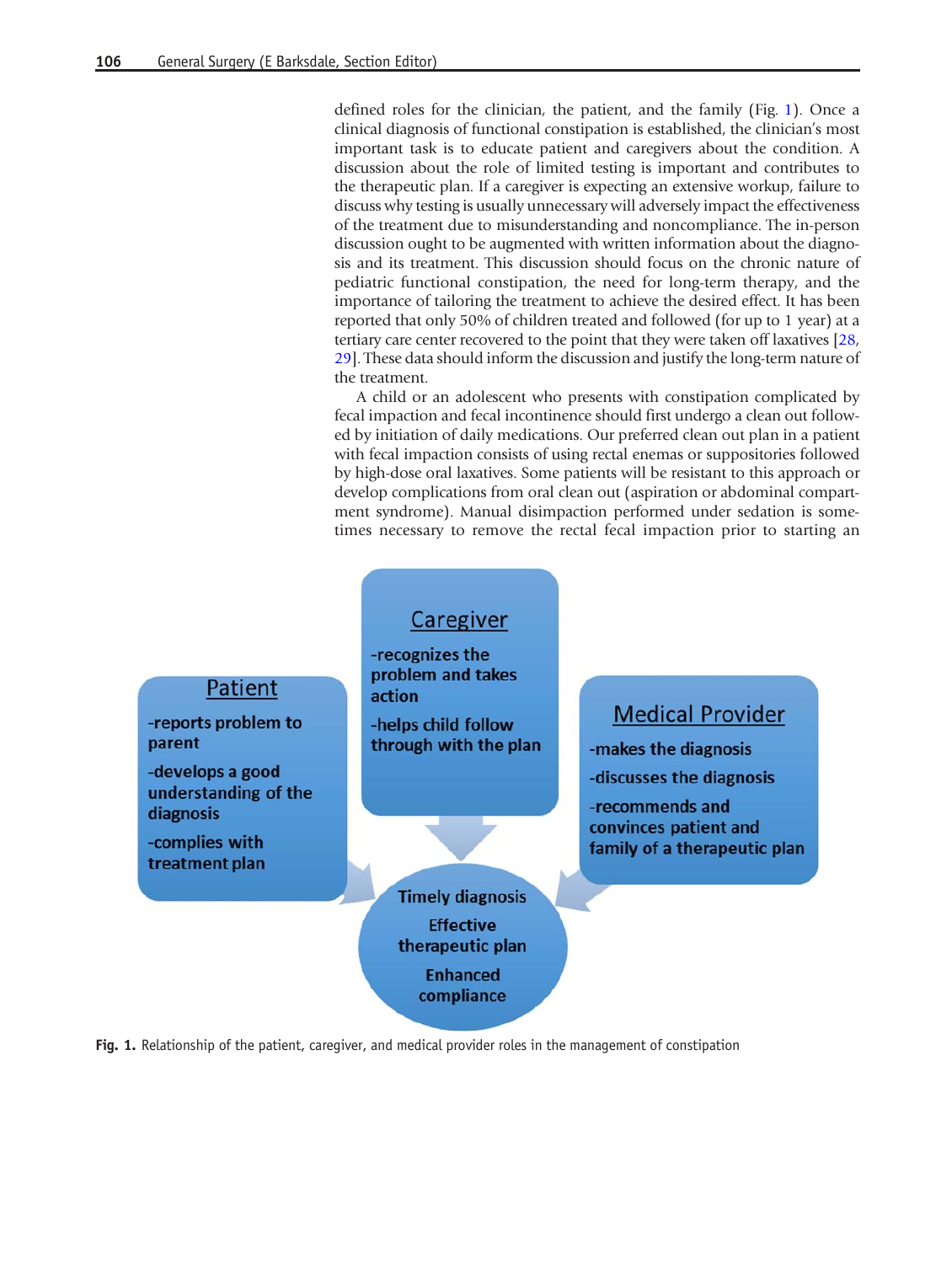aggressive oral clean out regimen. Ultimately, the goal is to effectively empty the colon of any stool burden and allow the daily maintenance regimen to be effective.

The oral and written instructions given to the patient and caregivers should emphasize the following:

- 1. A healthy dietary practice that ensures adequate fiber intake to achieve soft stool consistency.
- 2. Oral laxatives Are meant to help evacuate stool on a regular basis. The doses of oral laxatives Are to be adjusted up or down based on the individual patient's response.
- 3. Rectal enemas and suppositories Are an essential part of therapy. They can be used on as-needed basis or given daily to help facilitate timely and effective stool evacuation.
- 4. The choice between medications given orally or rectally should be made together with the child and the parents.
- 5. The benefits of any pharmacologic treatment outweigh its potential adverse effects and the concern for developing "dependence" is unfounded.
- 6. The need to administer medications regularly and remain vigilant for a prolonged period of time should be emphasized.

#### Dietary therapy

It is well known that breast-fed infants have different stool consistencies from those who Are formula fed. This well-known observation underscores the role diet plays in defining the characteristics of stool. Soluble dietary fiber intake is helpful in softening the stools [\[30](#page-13-0)]. The American Health Foundation recommends a child's daily fiber intake in grams should be their age plus 5 (with a maximum of 25 g per day)—an amount which is not met by the majority of American children [\[31](#page-13-0)]. Okuda et al. studied the relationship between functional constipation and dietary habits in school-age Japanese children. The authors found significant association between poor dietary fiber intake and prevalence of functional constipation in primary and secondary school students. The same study further reported that increased bread consumption was related to higher prevalence of functional constipation [\[32](#page-13-0)]. Another study by Roma et al. reported that children with constipation have a significantly lower fiber intake [\[33](#page-13-0)]. Thus, poor fiber intake seems to be predisposing to the development of childhood constipation.

The role of juice and water intake in both causing and helping treat constipation is not well understood. Young et al. conducted a randomized trial evaluating the effect of increasing oral fluids in chronically constipated children. There were no significant changes in stool consistency or frequency when the group with increased water intake was compared with the control group [\[34](#page-13-0)]. The role of diet on stooling is further demonstrated in children with celiac disease. Although it is more common for children with celiac disease to present with diarrhea, some report constipation as the primary symptom. Both the diarrhea and constipation associated with celiac disease Are responsive to gluten free diet [\[35](#page-13-0)].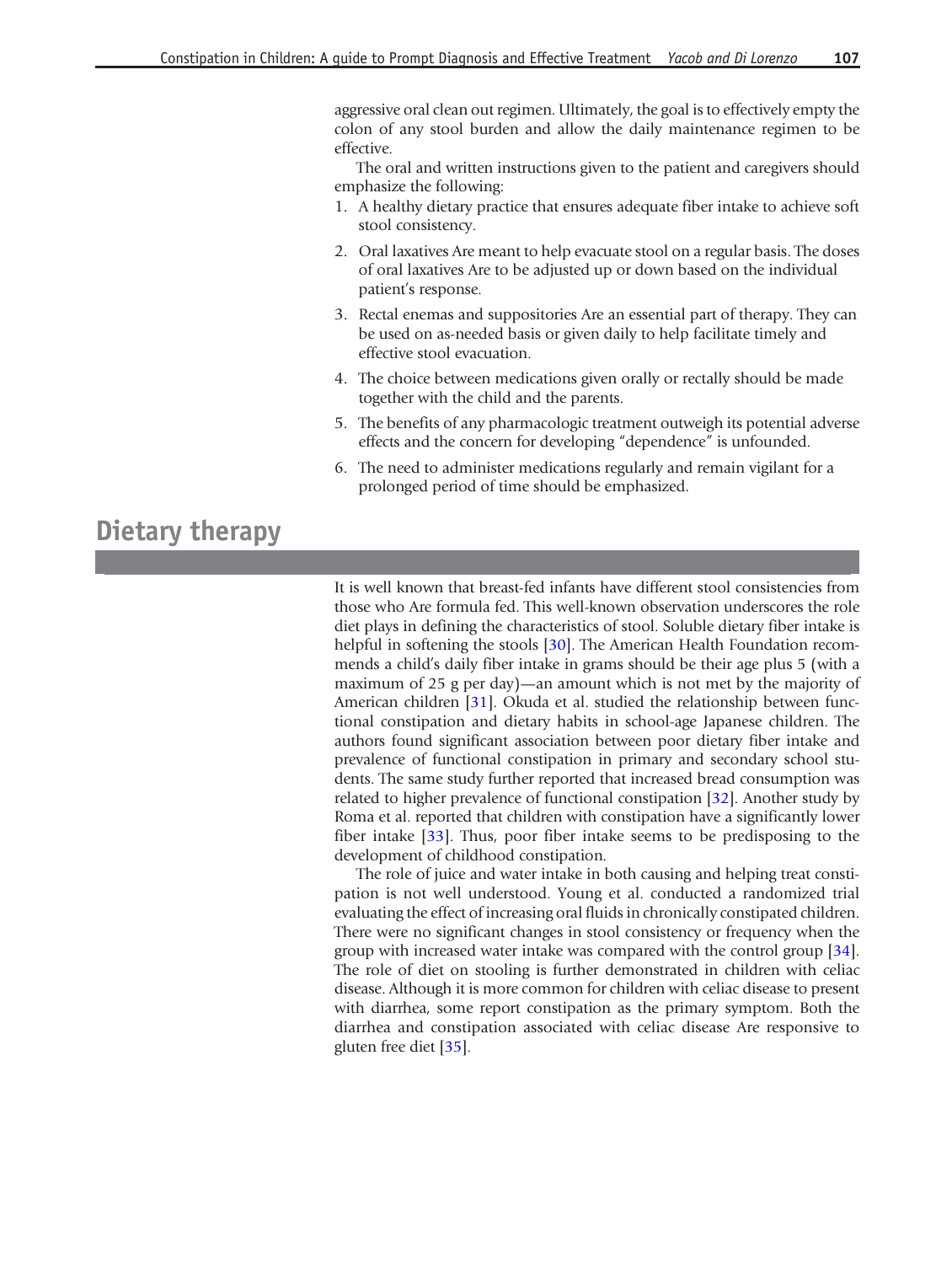The medical literature was reviewed extensively by Tabbers et al. as part of the evidence-based recommendations from ESPGHAN and NASPGHAN in 2014. They concluded that the use of additional fiber beyond the recommended daily intake was not helpful in the treatment of functional constipation based on the available evidence. In the same report, experts also found no beneficial role of preor probiotics in the treatment of constipation in children [\[8](#page-12-0)].

#### Behavioral and pelvic floor therapy

Children with constipation may present with behavioral challenges that Are directly associated with defecation. Little et al. conducted a study in preschool age children in which they assessed differences in sensory processing patterns between those with chronic constipation and a control group. They found that those with chronic constipation had significantly higher sensory scores and concluded that children with chronic constipation have abnormal underlying sensory characteristics complicating their toileting behaviors [\[36](#page-13-0)••]. It Is not uncommon for children to develop stool withholding and soiling as they Are going through toilet training [\[37\]](#page-13-0). Interventions that focus on positive reinforcement, avoidance of negative terms and language to refer to feces as well as use of a child-oriented approach to toileting can help shorten the period of toileting refusal [\[38\]](#page-13-0).

Pelvic floor dyssynergia in children with functional constipation is common and can be difficult to address effectively. Two approaches to treat fecal incontinence associated with functional constipation Are pelvic floor physical therapy and biofeedback therapy. Pelvic floor physical therapy has been reported to be effective in improving fecal incontinence in the majority of children who had the intervention [[39](#page-13-0)]. In a multicenter randomized controlled trial, authors found that pelvic physiotherapy (PPT) was significantly more effective than standard medical care, which consisted of education, toilet training, and laxatives in children 5 to 16 years old [[40](#page-13-0)••]. Biofeedback therapy has also been reported to have clinical efficacy in children with constipation and PFD [\[41\]](#page-13-0).

# Medications

Polyethylene glycol (PEG) is one of the most commonly used medications in the treatment of children with constipation. It is a stool softener that can be used alone or in combination with a stimulant drug. Its dose should be titrated to achieve a soft stool consistency. Advantages include that it can be mixed in the child's fluid of choice, is palatable, and generally well tolerated. In a randomized, double-blinded, placebo-controlled study investigating PEG efficacy, Modin et al. demonstrated that treatment with PEG is significantly more effective than placebo to prevent constipation recurrence during long-term maintenance treatment [\[42](#page-13-0)•]. This study included a 24-week follow-up period and monitored the incidence and severity of adverse events related to PEG. None were identified during this interval. Two other randomized, placebocontrolled studies have also investigated the effect of PEG on childhood functional constipation and attest to its effectiveness [[43,](#page-13-0) [44](#page-13-0)]. Nurko et al. tested the efficacy of three doses in their dose-ranging study. They recommended a starting dose of 0.4 g/kg/day, which showed good efficacy and fewer side effects (looser stools and abdominal cramping) when compared with the higher dose of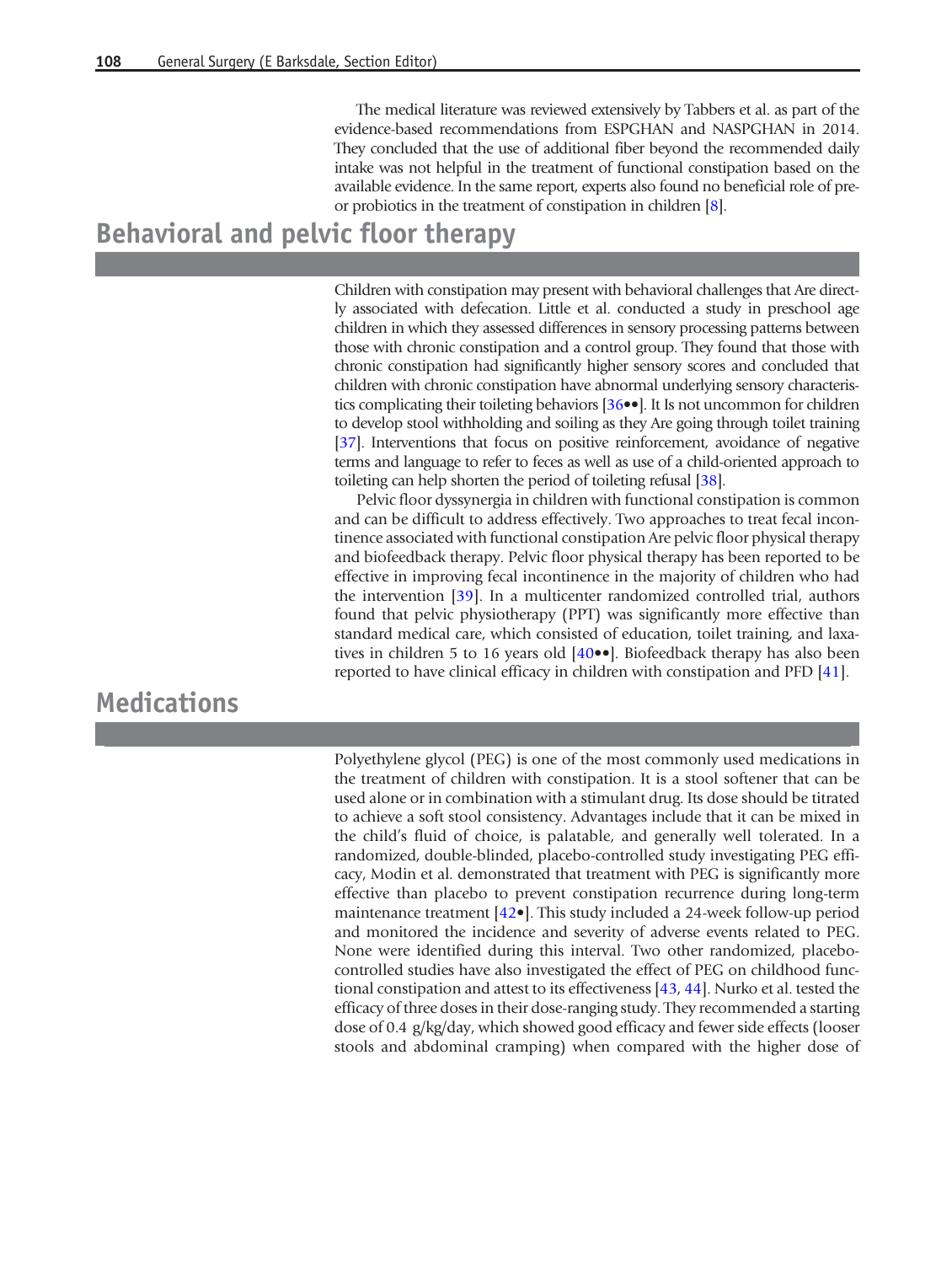0.8 g/kg/day. It is important to underscore that the initial recommended dose is a starting dose and should be adjusted based on the clinical response. There have been public concerns regarding neuropsychiatric events occurring with PEG 3350. Williams et al. reported that daily PEG 3350 therapy in the pediatric population was not associated with sustained elevation of ethylene glycol, diethylene glycol, and triethylene glycol blood levels when compared to matched controls [\[45](#page-13-0)••]. Lactulose and milk of magnesia Are other osmotic drugs that soften stools and Are taken orally.

Senna is a stimulant laxative commonly used in the treatment of children and adolescents with constipation. Its primary mechanism of action targets intestinal smooth muscle increasing intestinal contractility. The use of senna as a long-term laxative seems to be safe. The only reported side effect is perianal dermatitis in children on high-dose senna and prolonged skin contact with stool [\[46](#page-13-0)•]. Oral Bisacodyl is another commonly used stimulant medications. It can be used alone or in combination with other medications intended to soften the stools. It is available in multiple forms; orally as a tablet or rectally as a suppository or enema. The liquid rectal version can also be delivered in an antegrade manner via a cecostomy or an appendicostomy. Stimulant medications such as bisacodyl, senna, and glycerin Are effective in generating propagated colonic contractions, such as HAPCs. These strong and sustained colonic contractions can be felt as abdominal cramping by the patient at times. Some children have a negative response to this cramping sensation. They may complain, withhold, and squander the opportunity to have a bowel movement rather than proceed to the toilet to defecate and relieve the colon from its burden. Thus, education is paramount to inform the patient, and their family, about the nature of the cramping, desired response and need to make adjustments to the dose if the cramping is severe.

# Novel medical treatments

Plecanatide, linaclotide, lubiprostone, and prucalopride Are some of the newer medications that have recently entered the market after being approved by the FDA for the treatment of constipation and constipation predominant irritable bowel syndrome in adults. The first three Are intestinal secretagogues. Plecanatide and linaclotide Are guanylate cyclase-C (GC-C) agonists, while lubiprostone is a chloride-channel-2 activator. They all act by drawing fluid into the intestinal lumen via osmotic gradient, and thereby help soften the stool. Diarrhea is the most common adverse effect of plecanatide and linaclotide and systemic exposure to these drugs is negligible due to their poor intestinal absorption [[47,](#page-13-0) [48\]](#page-13-0). Lubiprostone, a prostaglandin E1 analog, has more adverse effects including nausea in 29%, diarrhea in 12%, and headache in 11% [\[49\]](#page-13-0). Prucalopride is a selective 5-hydroxytryptamine 4-receptor agonist that was not found to be superior to placebo in a large randomized, placebocontrolled study in children despite reported efficacy in constipated adults [\[50](#page-13-0)].

### Surgical interventions

Some children with chronic, intractable constipation fail to improve despite aggressive therapy including high-dose oral laxatives, rectal enemas, and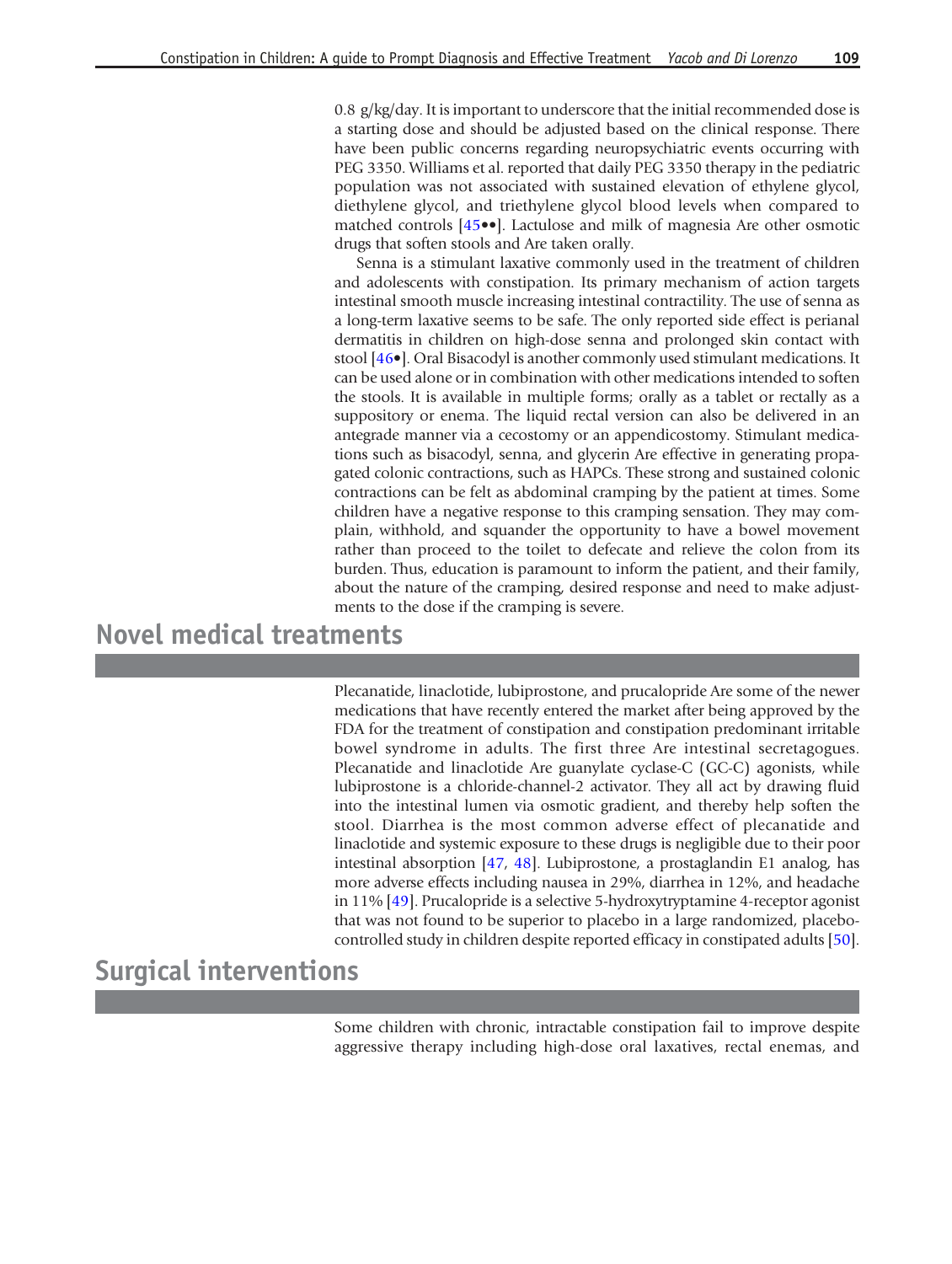behavioral interventions. Constipation and fecal incontinence can become so severe that the child's ability to socialize with peers and quality-of-life are adversely impacted. Surgical intervention should be considered in these refractory cases. A variety of surgical procedures can be employed to address defecation problems in such children. They include anal dilation, internal anal sphincter myectomy, anal sphincter botulinum toxin injection (chemical sphincterotomy), Malone appendicostomy or cecostomy creation for antegrade continence enema (ACE) administration, segmental colonic resection, stoma formation, and sacral nerve stimulation [[51](#page-13-0)•]. Anorectal manometry can diagnose outlet and pelvic floor dysfunction or a non-relaxing anal sphincter suggesting the need for intra-anal sphincter botulinum toxin injection with or without biofeedback therapy. Injection of botulinum toxin was found to be as effective as myectomy without being as invasive as the latter [\[52\]](#page-14-0). The safety of anal sphincter botulinum injection is reported to be excellent [\[53\]](#page-14-0). Colonic manometry helps guide what specific interventions Are most likely to be effective. Rodriguez et al. reported that colonic manometry helps in predicting the outcome of an ACE and that colonic motility improves following therapy with antegrade enemas [[54](#page-14-0)]. An antegrade continence enema regimen completely evacuates the colonic stool reducing the chance for fecal incontinence and giving the child a much improved quality of life and function. Our experience has been that antegrade continence enemas Are most helpful when the cleansing solution consists of a mix of a stimulant laxative such as bisacodyl or glycerin and a carrier such as tap water, normal saline, or a PEG containing fluid. Children with intractable constipation due to total colonic inertia often need colonic diversion with an ileostomy. Ultimately, the decision to pursue surgery and choice of procedure should be tailored to the individual child and should be made after a collaborative discussion among the family, surgeon, and gastroenterologist.

# Emergency presentations

The vast majority of children with constipation Are successfully managed in the outpatient clinic setting. Clinicians should be open to trial of various approaches and medication combinations to determine an effective regimen. There Are, however, rare circumstances that mandate immediate intervention. Children and adolescents whose symptoms go untreated can present with severe constipation complicated by vital sign changes, marked abdominal distention, abdominal compartment syndrome, colonic perforation, and shock (Fig. [2\)](#page-10-0) [[55\]](#page-14-0). Etiologies for these life-threatening cases can include inadequate therapy, noncompliance with use of medications, lack of follow-up, behavioral challenges, and undiagnosed underlying organic pathology such as HD.

The safest and most effective intervention in children who present with marked rectal fecal impaction and excessive colonic stool burden begins with administration of rectal enemas or manual disimpaction under sedation or anesthesia [[55\]](#page-14-0). Rarely, emergent surgical decompression is required. Only after a substantial amount of stool is successfully evacuated from the rectum, should an oral clean out be started. The clean out can be accomplished orally or via a cleansing solution administered through a nasogastric tube. A complete clean out alone is inadequate treatment. It should be one component of a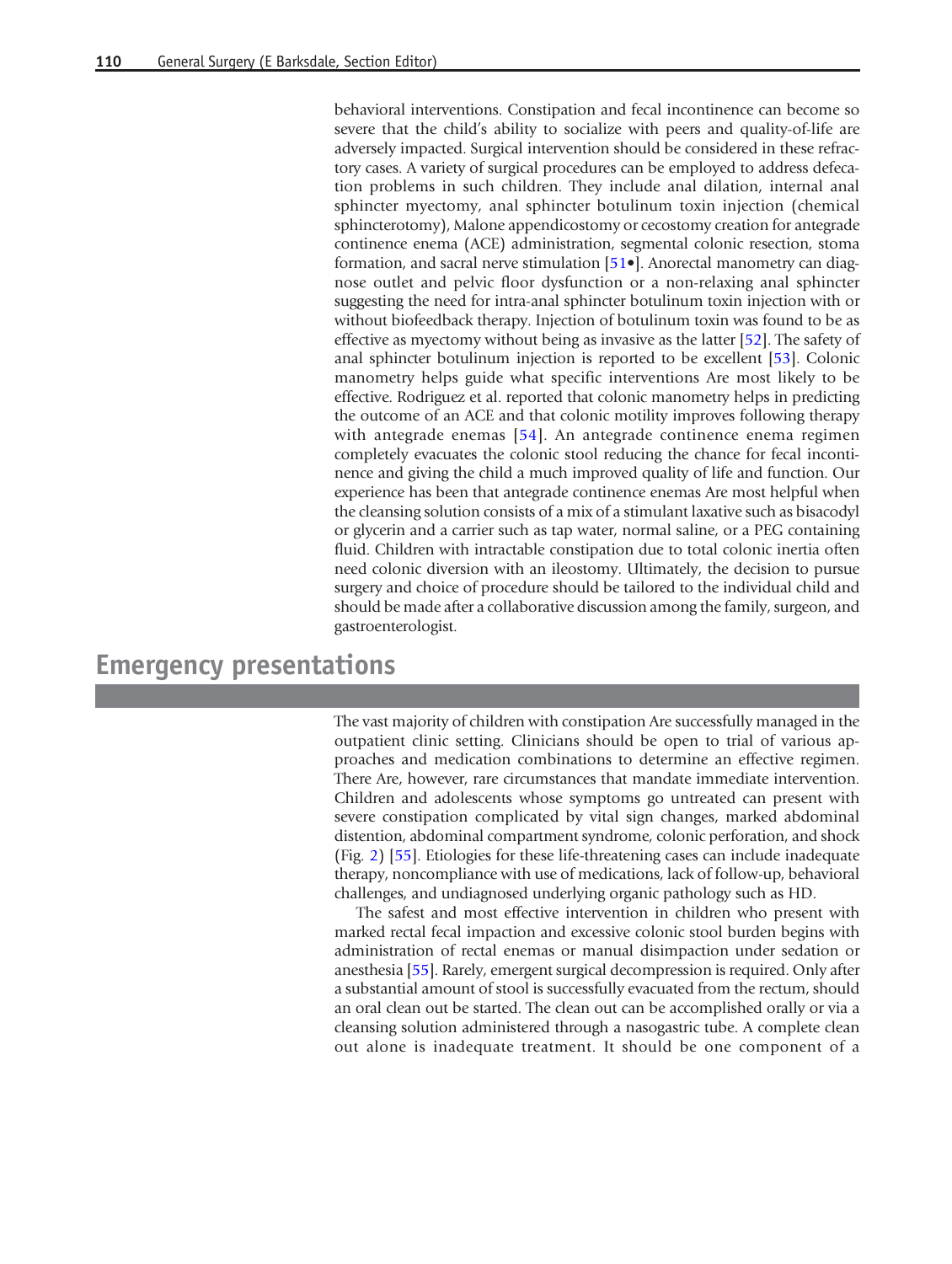<span id="page-10-0"></span>

Fig. 2. Computerized tomography (CT) of the abdomen demonstrating severe colonic stool burden and rectal fecal impaction

comprehensive diagnostic and management strategy. The most important element is an effective maintenance regimen. The patient and their family must be educated about the importance of adhering to the recommended therapy and regular follow-up as well as the possible life threatening complications of untreated constipation. In the most severe presentations, further evaluation including use of anorectal manometry, colonic manometry, lumbar spine MRI, and laboratory testing should be considered after the child's condition has been stabilized.

# Directions for future research

Future research should aim to improve identification of gaps in care at the primary care level, further understand the impact of familial perceptions regarding the behavioral and physiological components of childhood constipation (there Are numerous myths and misconceptions about this condition!), and determine how adherence to prescribed therapy as well as diet and physical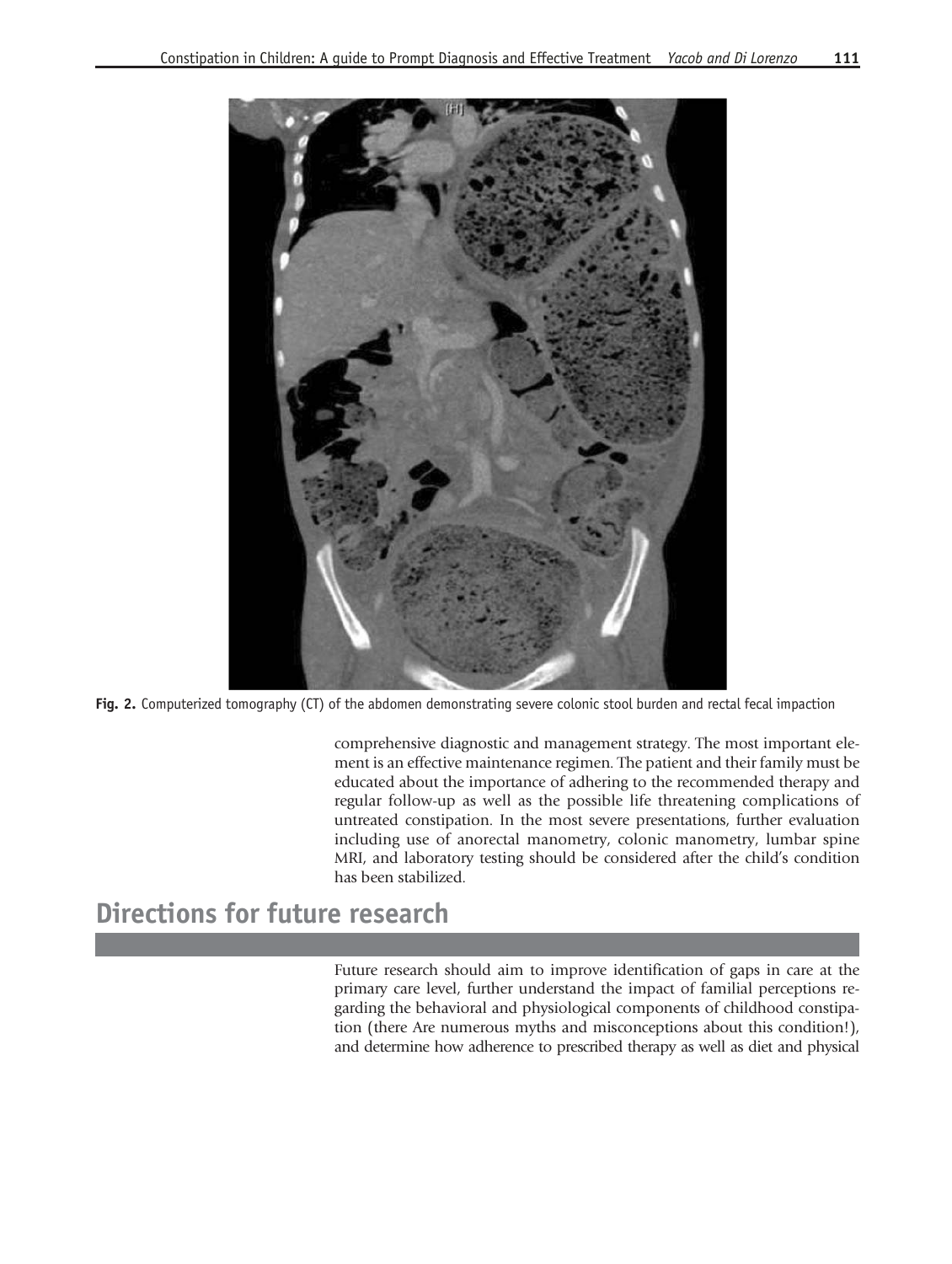activity recommendations influence outcomes. High-resolution, solid state, and fiber-optic colonic manometry catheters with closely spaced sensors continue to increase our understanding of different colonic motor events. It is paramount that we explore these newly identified motor contractions and develop an understanding their clinical significance. Another area in need of clarification through additional research in pediatrics is deeper understanding of dyssynergic defecation disorders and the therapies that Are most effective in their treatment. Finally, the roles of surgical intervention and colonic neuromodulation in the treatment of functional constipation should be explored further with well-designed studies.

# <span id="page-11-0"></span>Conclusions

Functional constipation is a common problem in the pediatric population. It affects children of all ages. It is primarily a clinical diagnosis based on a detailed history, physical exam, and knowledge of the pediatric Rome criteria. The majority of children with constipation Are responsive to treatment and do not require additional testing. Imaging and transit studies as well as manometric evaluations Are used to assess children with refractory constipation or a dramatic initial presentation. The timing and choice of these studies should be discussed with pediatric gastroenterologist and surgery specialists. Treatment for constipation is most effective when started early and subsequently maintained. Initially, this usually involves a cleanout followed by a regimen of maintenance medication. Behavioral interventions and dietary changes can provide added benefits leading to successful treatment. Lastly, invasive therapies should be reserved for cases that are refractory to standard treatments or require urgent intervention at the time of presentation.

#### Compliance with Ethical Standards

#### Conflict of Interest

Desale Yacob declares that he has functioned as a consultant for QOL, Inc. Carlo Di Lorenzo declares that he has functioned as a consultant for QOL Inc., Mallinckrodt, Mahana, Sucampo, Allergan, Shire.

#### Human and Animal Rights and Informed Consent

This article does not contain any studies with human or animal subjects performed by any of the authors.

#### References and Recommended Reading

Papers of particular interest, published recently, have been highlighted as:

- Of importance
- •• Of major importance
- 1. Mugie SM, Benninga MA, Di Lorenzo C. Epidemiology of constipation in children and adults: a systematic review. Best Pract Res Clin Gastroenterol. 2011;25(1):3–18.
- 2. Loening-Baucke V. Chronic constipation in children. Gastroenterology. 1993;105(5):1557–64.
- 3. Corkins MR. Are diet and constipation related in children? Nutr Clin Pract. 2005;20(5):536–9.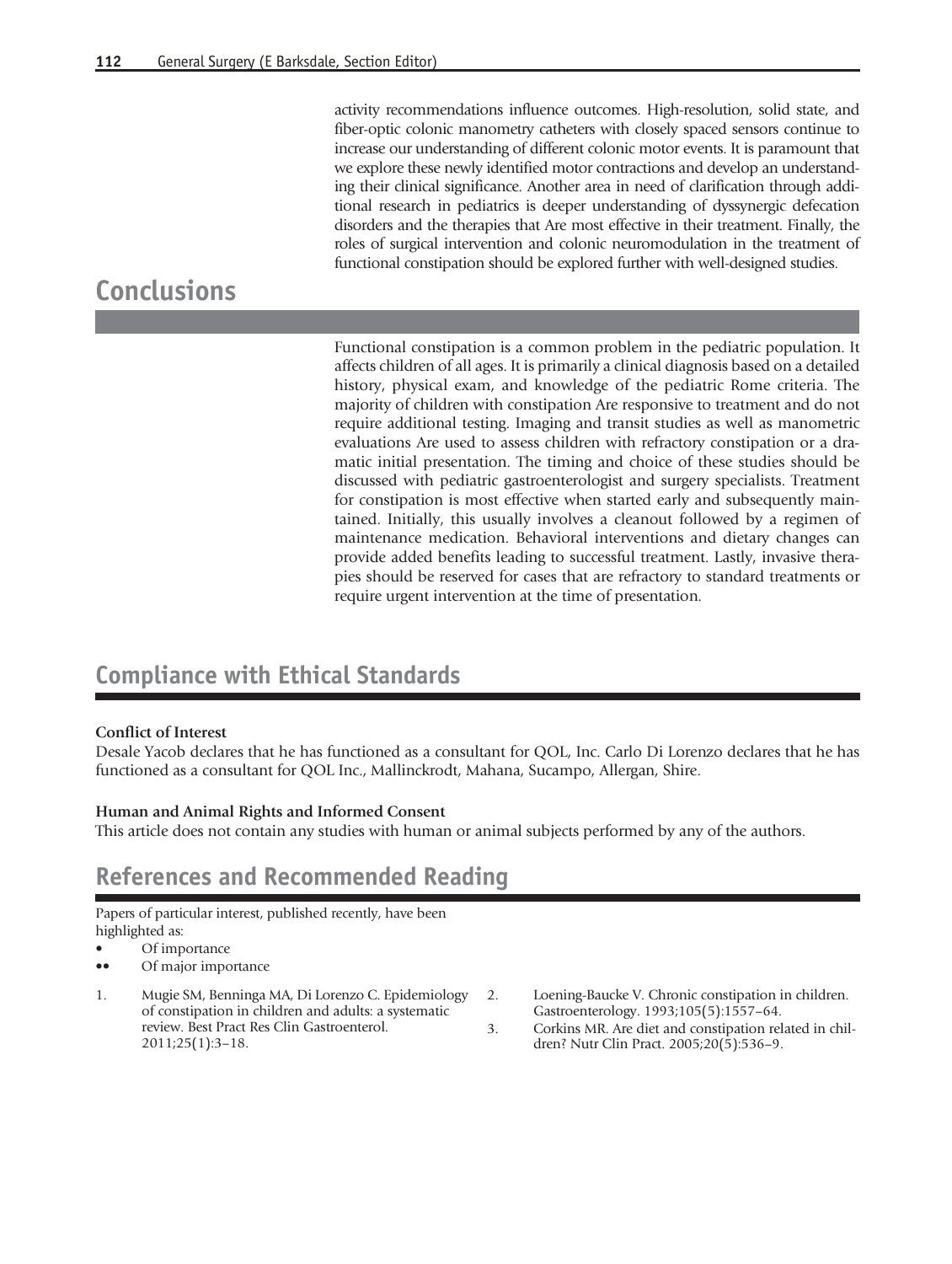- <span id="page-12-0"></span>4. Peeters B, Benninga MA, Hennekam RC. Childhood constipation; an overview of genetic studies and associated syndromes. Best Pract Res Clin Gastroenterol. 2011;25(1):73–88.
- 5. Steer CD, Emond AM, Golding J, Sandhu B. The variation in stool patterns from 1 to 42 months: a population-based observational study. Arch Dis Child. 2009;94(3):231–3.
- 6. Liem O, Harman J, Benninga M, Kelleher K, Mousa H, Di Lorenzo C. Health utilization and cost impact of childhood constipation in the United States. J Pediatr. 2009;154(2):258–62.
- 7. Lindgren H, Nejstgaard MC, Salo M, Stenstrom P. Evaluation of bowel function in healthy children: untreated constipation is common. Acta Paediatr. 2018;107(5):875–85.
- 8. Tabbers MM, DiLorenzo C, Berger MY, Faure C, Langendam MW, Nurko S, et al. Evaluation and treatment of functional constipation in infants and children: evidence-based recommendations from ESPGHAN and NASPGHAN. J Pediatr Gastroenterol Nutr. 2014;58(2):258–74.
- 9. Ghosh A, Griffiths DM. Rectal biopsy in the investigation of constipation. Arch Dis Child. 1998;79(3):266– 8.
- 10. Jung PM. Hirschsprung's disease: one surgeon's experience in one institution. J Pediatr Surg. 1995;30(5):646–51.
- 11.•• Hyams JS, Di Lorenzo C, Saps M, Shulman RJ, Staiano A, van Tilburg M. Functional Disorders: Children and Adolescents. Gastroenterology. 2016;150(6):1456–1468

This study updates the Rome diagnostic criteria of all pediatric functional disorders. The criteria related to defecation disorders in children were only slightly modified from the previous version, as they were found to adequately differentiate functional constipation from organic diseases.

12.• Vriesman MH, Velasco-Benitez CA, Ramirez CR, Benninga MA, Di Lorenzo C, Saps M. Assessing Children's Report of Stool Consistency: Agreement Between the Pediatric Rome III Questionnaire and the Bristol Stool Scale. J Pediatr. 2017;190:69–73

This study highlights that the Bristol Stool Scale should not be used in isolation to make a diagnosis of constipation and suggests that better instruments are needed to assess the consistency of stools with a high degree of reliability, both in research and in the clinical setting.

13. Barr RG, Levine MD, Wilkinson RH, Mulvihill D. Chronic and occult stool retention: a clinical tool for its evaluation in school-aged children. Clin Pediatr (Phila). 1979;18(11):67.

6, 7–9, passim.

- 14. Benninga MA, Buller HA, Staalman CR, Gubler FM, Bossuyt PM, van der Plas RN, et al. Defaecation disorders in children, colonic transit time versus the Barrscore. Eur J Pediatr. 1995;154(4):277–84.
- 15. Leech SC, McHugh K, Sullivan PB. Evaluation of a method of assessing faecal loading on plain abdominal radiographs in children. Pediatr Radiol. 1999;29(4):255–8.
- 16. de Lorijn F, van Rijn RR, Heijmans J, Reitsma JB, Voskuijl WP, Henneman OD, et al. The Leech method for diagnosing constipation: intra- and interobserver variability and accuracy. Pediatr Radiol. 2006;36(1):43–9.
- 17. Blethyn AJ, Verrier Jones K, Newcombe R, Roberts GM, Jenkins HR. Radiological assessment of constipation. Arch Dis Child. 1995;73(6):532–3.
- 18. Maurer AH, Krevsky B. Whole-gut transit scintigraphy in the evaluation of small-bowel and colon transit disorders. Semin Nucl Med. 1995;25(4):326–38.
- 19. Metcalf AM, Phillips SF, Zinsmeister AR, MacCarty RL, Beart RW, Wolff BG. Simplified assessment of segmental colonic transit. Gastroenterology. 1987;92(1):40–7.
- 20. Mugie SM, Perez ME, Burgers R, Hingsbergen EA, Punati J, Mousa H, et al. Colonic manometry and colonic scintigraphy as a diagnostic tool for children with severe constipation. J Pediatr Gastroenterol Nutr. 2013;57(5):598–602.
- 21. Rao SS, Singh S. Clinical utility of colonic and anorectal manometry in chronic constipation. J Clin Gastroenterol. 2010;44(9):597–609.
- 22. Rao SS, Azpiroz F, Diamant N, Enck P, Tougas G, Wald A. Minimum standards of anorectal manometry. Neurogastroenterol Motil. 2002;14(5):553–9.
- 23. Mugie SM, Bates DG, Punati JB, Benninga MA, Di Lorenzo C, Mousa HM. The value of fluoroscopic defecography in the diagnostic and therapeutic management of defecation disorders in children. Pediatr Radiol. 2015;45(2):173–80.
- 24.•• Rodriguez L, Sood M, Di Lorenzo C, Saps M. An ANMS-NASPGHAN consensus document on anorectal and colonic manometry in children. Neurogastroenterol Motil. 2017;29(1) e12944

This is an improtant review that clarifies when and how manometry studies should be used in the investigation of a child presenting with constipation. It is a consensus based document which was endorsed by two of the leading medical societies in the field.

- 25. Villarreal J, Sood M, Zangen T, Flores A, Michel R, Reddy N, et al. Colonic diversion for intractable constipation in children: colonic manometry helps guide clinical decisions. J Pediatr Gastroenterol Nutr. 2001;33(5):588–91.
- 26. Di Lorenzo C, Flores AF, Reddy SN, Hyman PE. Use of colonic manometry to differentiate causes of intractable constipation in children. J Pediatr. 1992;120(5):690–5.
- 27.• Wessel S, Koppen IJ, Wiklendt L, Costa M, Benninga MA, Dinning PG. Characterizing colonic motility in children with chronic intractable constipation: a look beyond high-amplitude propagating sequences. Neurogastroenterol Motil. 2016;28(5):743–57

This study suggests that newly identified colonic motor patterns may increase our understanding of why some children develop more difficult-to-treat constipation.

28. Pijpers MA, Bongers ME, Benninga MA, Berger MY. Functional constipation in children: a systematic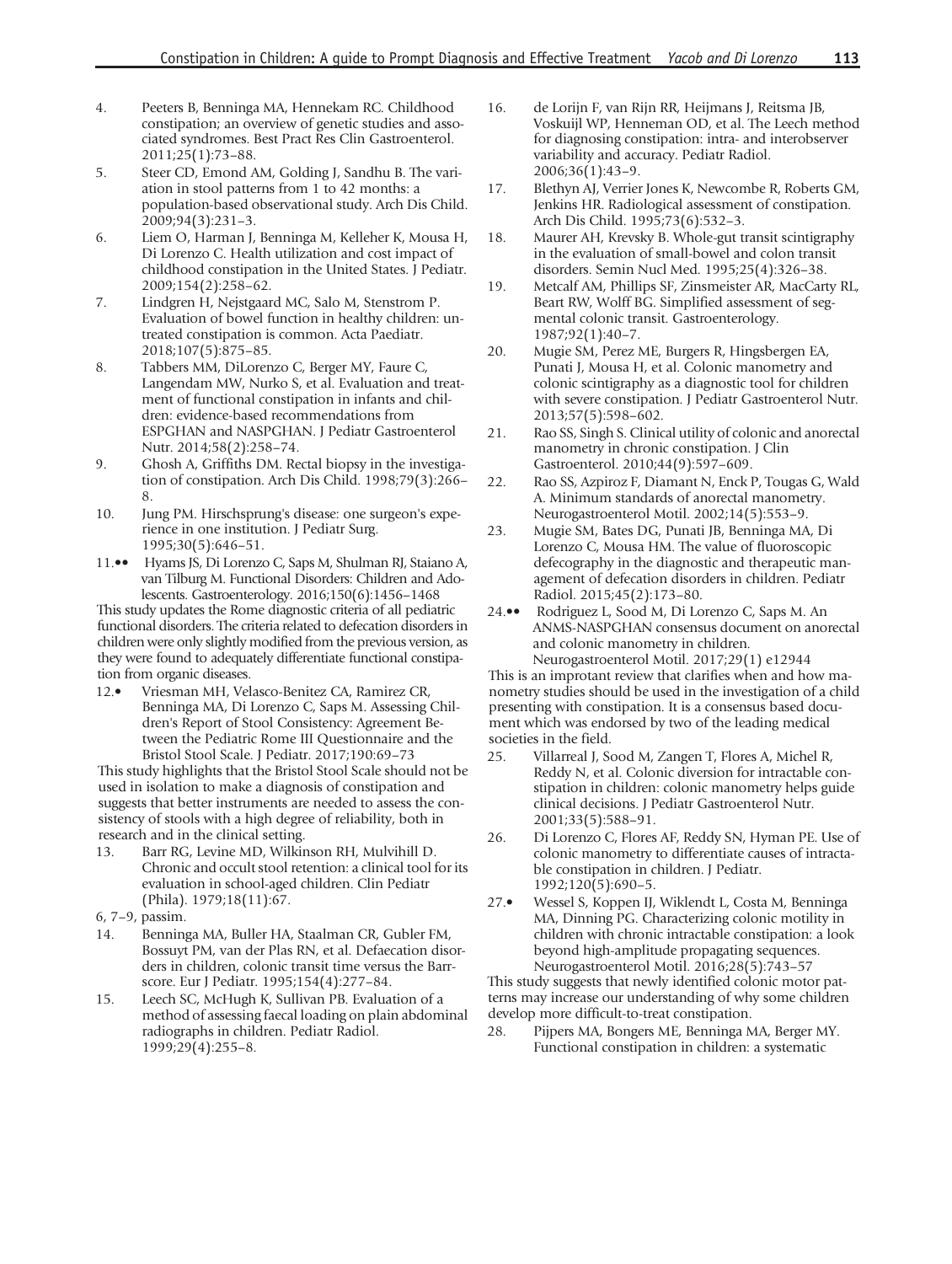review on prognosis and predictive factors. J Pediatr Gastroenterol Nutr. 2010;50(3):256–68.

- <span id="page-13-0"></span>29. Tabbers MM, Boluyt N, Berger MY, Benninga MA. Constipation in children. BMJ Clin Evid. 2010;04:303.
- 30. Loening-Baucke V, Miele E, Staiano A. Fiber (glucomannan) is beneficial in the treatment of childhood constipation. Pediatrics. 2004;113(3 Pt 1):e259– 64.
- 31. Williams CL, Bollella M, Wynder EL. A new recommendation for dietary fiber in childhood. Pediatrics. 1995;96(5 Pt 2):985–8.
- 32. Okuda M, Kunitsugu I, Yoshitake N, Sasaki S. The relationship between functional constipation and dietary habits in school-age Japanese children. J Nutr Sci Vitaminol (Tokyo). 2019;65(1):38–44.
- 33. Roma E, Adamidis D, Nikolara R, Constantopoulos A, Messaritakis J. Diet and chronic constipation in children: the role of fiber. J Pediatr Gastroenterol Nutr. 1999;28(2):169–74.
- 34. Young RJ, Beerman LE, Vanderhoof JA. Increasing oral fluids in chronic constipation in children. Gastroenterol Nurs. 1998;21(4):156–61.
- 35. Farrell RJ, Kelly CP. Celiac sprue. N Engl J Med. 2002;346(3):180–8.
- 36.•• Little LM, Benton K, Manuel-Rubio M, Saps M, Fishbein M. Contribution of Sensory Processing to Chronic Constipation in Preschool Children. J Pediatr. 2019;210:141–5

Finding from this study reveal that children with chronic constipation have sensory characteristics that contribute to difficulties at the time of toilet training. By identifying such sensory processing changes, medical providers may be able to optimize behavioral interventions to complement use of laxatives in this population.

- 37. Taubman B. Toilet training and toileting refusal for stool only: a prospective study. Pediatrics. 1997;99(1):54–8.
- 38. Taubman B, Blum NJ, Nemeth N. Stool toileting refusal: a prospective intervention targeting parental behavior. Arch Pediatr Adolesc Med. 2003;157(12):1193–6.
- 39. Muddasani S, Moe A, Semmelrock C, Gilbert CL, Enemuo V, Chiou EH, et al. Physical therapy for fecal incontinence in children with pelvic floor Dyssynergia. J Pediatr. 2017;190:74–8.
- 40.•• van Engelenburg-van Lonkhuyzen ML, Bols EM, Benninga MA, Verwijs WA, de Bie RA. Effectiveness of Pelvic Physiotherapy in Children With Functional Constipation Compared With Standard Medical Care. Gastroenterology. 2017;152(1):82–91

Important randomized controlled trial study of pelvic physiotherapy in children 5–16 years old with functional constipation showing that physiotherapy was more effective than standard medical treatment on family perceived benefit and ability to stop use of laxatives.

41. Jarzebicka D, Sieczkowska J, Dadalski M, Kierkus J, Ryzko J, Oracz G. Evaluation of the effectiveness of biofeedback therapy for functional constipation in children. Turk J Gastroenterol. 2016;27(5):433–8.

42.• Modin L, Walsted AM, Dalby K, Jakobsen MS. Polyethylene Glycol Maintenance Treatment for Childhood Functional Constipation: A Randomized, Placebocontrolled Trial. J Pediatr Gastroenterol Nutr. 2018;67(6):732–7

A double blind plecebo controlled treatment study which confirms the efficacy and safety of polyethylene glycol in preventing relapse of symptoms of constipation during longterm maintenance treatment in children.

- 43. Nurko S, Youssef NN, Sabri M, Langseder A, McGowan J, Cleveland M, et al. PEG3350 in the treatment of childhood constipation: a multicenter, doubleblinded, placebo-controlled trial. J Pediatr. 2008;153(2):254–61, 61 e1.
- 44. Thomson MA, Jenkins HR, Bisset WM, Heuschkel R, Kalra DS, Green MR, et al. Polyethylene glycol 3350 plus electrolytes for chronic constipation in children: a double blind, placebo controlled, crossover study. Arch Dis Child. 2007;92(11):996–1000.
- 45.•• Williams KC, Rogers LK, Hill I, Barnard J, Di Lorenzo C. PEG 3350 Administration Is Not Associated with Sustained Elevation of Glycol Levels. J Pediatr. 2018;195:148–53 e1

This study performed in a small group of patients suggests that adminsitration of PEG 3350 is not associated with serum concentration of glycol metabolites at levels considered to be harmful.

46.• Vilanova-Sanchez A, Gasior AC, Toocheck N, Weaver L, Wood RJ, Reck CA, et al. Are Senna based laxatives safe when used as long term treatment for constipation in children? J Pediatr Surg. 2018;53(4):722–7

The authors found that long term administration of the stimulant laxative senna is safe and effective. They caution that high doses of the medication may be assocaited with development of perianal rashes.

- 47. Love BL. Plecanatide for treatment of chronic constipation and irritable bowel syndrome. Am J Med. 2019;132(5):572–5.
- 48. Lee N, Wald A. The pharmacokinetics, pharmacodynamics, clinical efficacy, safety and tolerability of linaclotide. Expert Opin Drug Metab Toxicol. 2011;7(5):651–9.
- 49. Love BL, Johnson A, Smith LS. Linaclotide: a novel agent for chronic constipation and irritable bowel syndrome. Am J Health Syst Pharm. 2014;71(13):1081–91.
- 50. Mugie SM, Korczowski B, Bodi P, Green A, Kerstens R, Ausma J, et al. Prucalopride is no more effective than placebo for children with functional constipation. Gastroenterology. 2014;147(6):1285–9.

#### e1.

51.• Wood RJ, Yacob D, Levitt MA, et al. Curr Opin Pediatr. 2016;28(3):370–9

This manuscript describes the different surgical options available of the treament of the most severe cases of childhood constipation. It emphasizes that the surgical evaluation and treatment of children with constipation needs to be protocolized and studied in a prospective manner using validated outcomes measures.